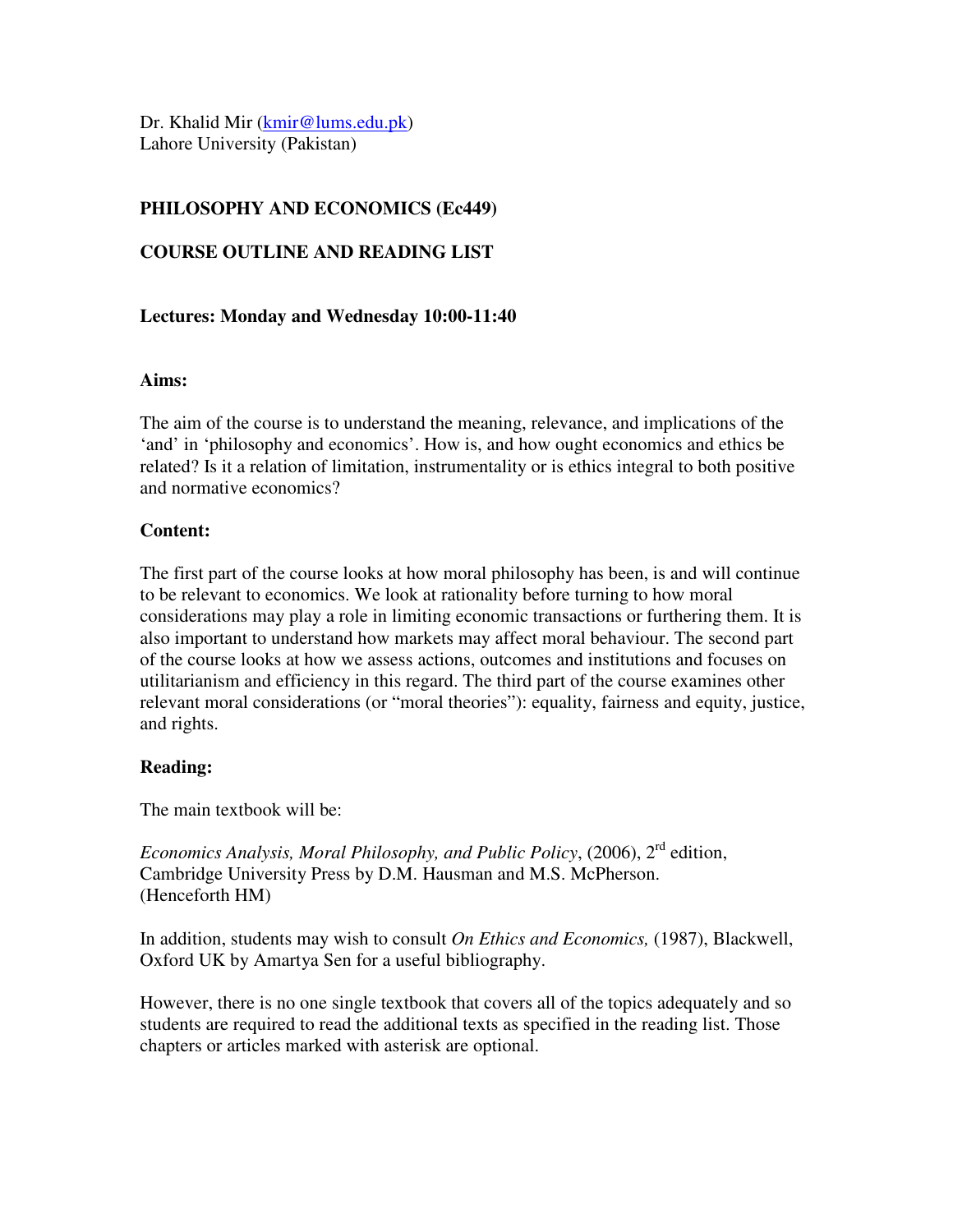**Course evaluation: Term Paper (40%); Final Exam (40%); Class Participation (10%); Presentation (10%)**

### **1. INTRODUCTION: Ethics and Economics or Economics and Ethics?**

An overview of the issues that run through the course as well as of possible approaches. Why should economics be interested in moral questions? Can economics offer any insights into philosophy?

### **Reading:**

HM, chapters 1, 2 and 3.

Broome, J. (2000), Why Economics Needs Ethical Theory, *For the Meeting of the British Association for the Advancement of Science, London.*

\*Thaler, R.H., (2000), From Homo Economicus to Homo Sapiens, *Journal of Economic Perspectives, 14.* 

\*Solow, R.M., (1980), On Theories of Unemployment, *The American Economic Review, 70, 1* 

Nussbaum, M., (1997), Flawed Foundations: The Philosophical Critique of (A Particular Type of) Economics, *The University of Chicago Law Review, 64, 4*

# **2. RATIONALITY AND MORALITY**

What is rationality? Rationality and utility theory. Is Rationality a normative concept?

#### **Reading:**

HM: chapter 4 and 5 (pp 60-72)

Sen, A. "Choice, Orderings, and Morality" in *Choice, Welfare and Measurement*, Harvard University Press (1982)

\*Sen, A. (2002), *Rationality and Freedom,* Harvard University Press, pp3-64

\*Broome, J., (1999), "Can a Humean be a Moderate" in *Ethics Out of Economics*, Cambridge University Press.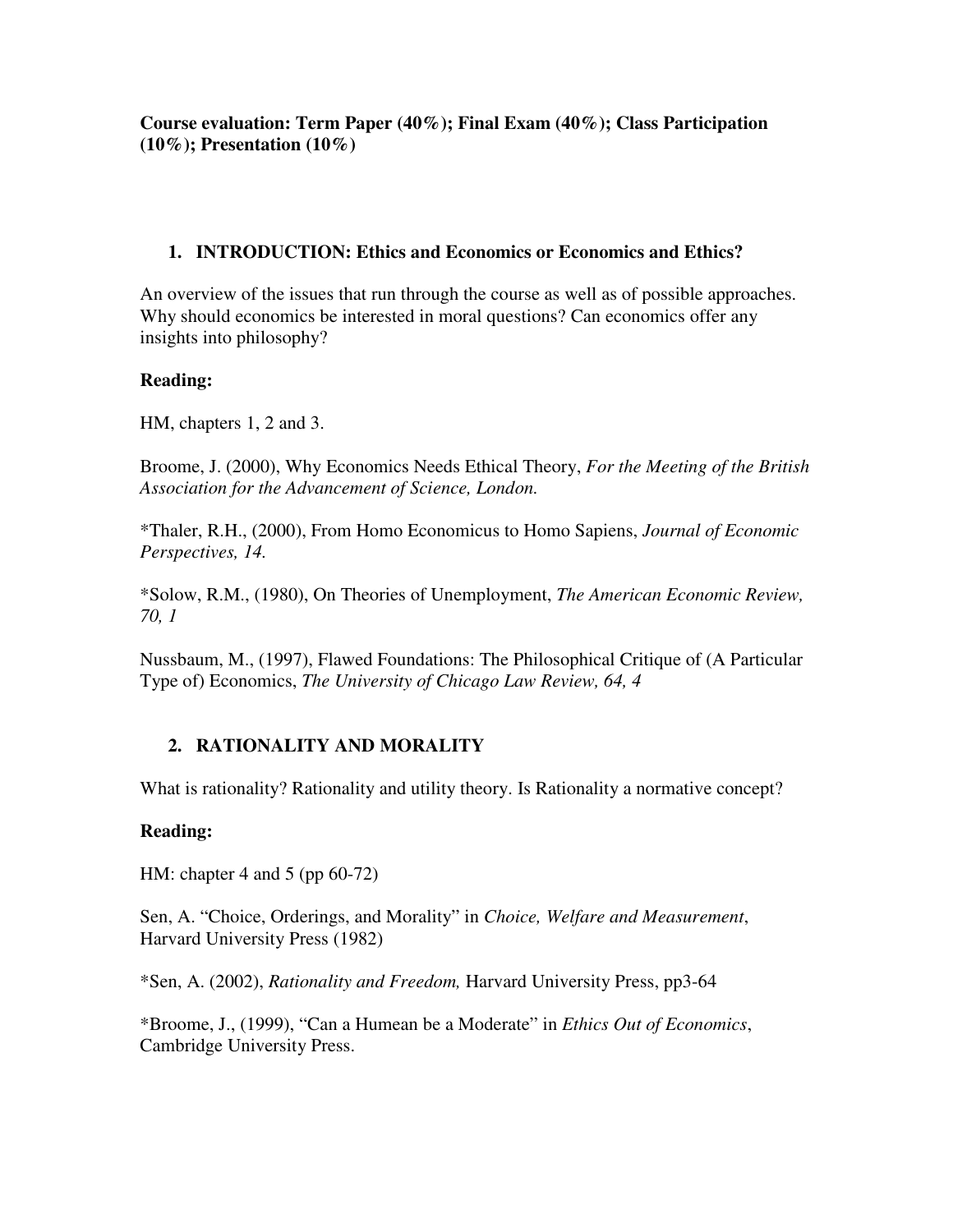# **3. ETHICS AND MARKETS: The moral limits of markets**

We look at one fundamental issue: are there any moral limits to market activities and if not what are the implications for citizenship, voting etc. Are there some things that money cannot or should not buy?

# **Reading:**

Fred Hirsch, (1976), *The Social Limits to Growth*, Harvard University Press, chapter. 6.

Sandel, M.J. "What Money Can't Buy: The Moral Limit of Markets," *The Tanner Lectures on Human Values*, Brasenose College, Oxford, 1998. http://www.tannerlectures.utah.edu/lectures/documents/sandel00.pdf

Mankiw. G. and Michael Sandel, "On Selling Votes," Greg Mankiw's Blog, November 21, 2007. http://gregmankiw.blogspot.com/2007/11/on-selling-votes.html

Karlan, P., (1994), Not by Money but by Virtue Won? Vote Trafficking and the Voting Rights System, 80 *Virginia Law Review*, pp. 1455-1475.

\*Ferejohn, J., (1999), It's Not Just Talk, 85 *Virginia Law Review*, Nov, sec. 1, 3, 5.

\*Anderson, E., (1993), *Value in Ethics and Economics*, Harvard Univ. Press, chapter. 7.

\*Hirschman, A., (1982), Rival Interpretations of Market Society: Civilizing, Destructive, or Feeble? , *Journal of Economic Literature*, 20, 4.

Radin, M.J. (1987): Market Inalienability, *Harvard Law Review*, 100.

### **4. MARKETS AND ETHICS: Preferences, Behaviour and Norms**

What are the underlying preferences behind market behaviour? Is the market a morally free zone? Can there be any departures from the standard assumptions about preferences? We then look at whether there can be a role for ethical considerations if we relax the other Walrasian assumption of complete contracts.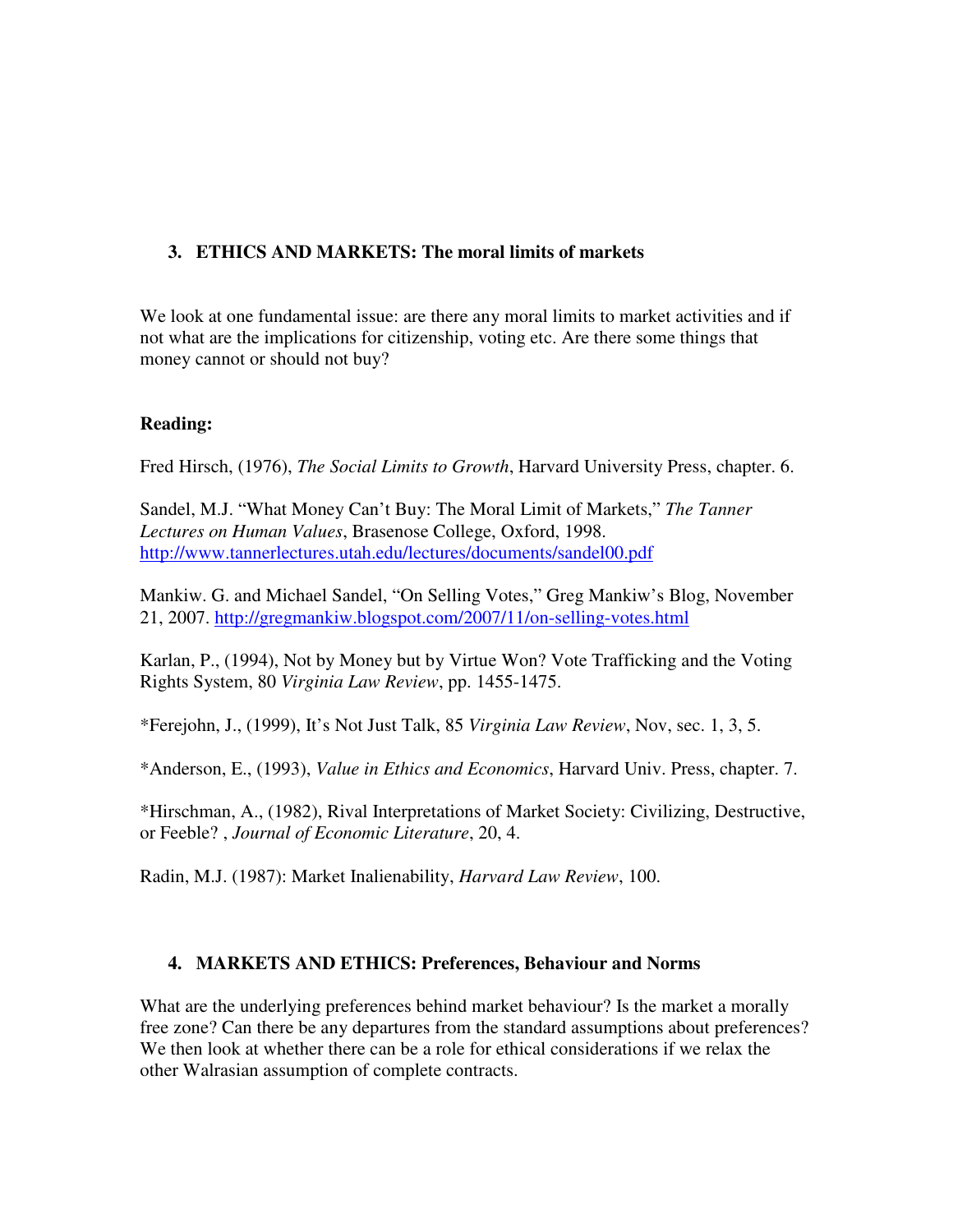#### **Reading:**

Bowles, S. (1998), Endogenous Preferences: The Cultural Consequences of Markets and Other Institutions, *Journal of Economic Literature, 36, 1.* 

Gauthier, D. (1986), *Morals By Agreement*, Oxford University Press, chapter 4

Bowles, S (2004), *Microeconomics: Behavior, Institutions, and Evolution*, Russell Sage Foundation, chapters 6 and 7.

Durlauf, S.N., and M. Fafchamps, (2004), Social Capital, *NBER Working Paper, No. 10485* 

Greif, A, (1993), Contract Enforceability and Economic Institutions in Early Trade: The Maghribi Traders' Coalition, *American Economic Review, 83, 3.* 

\*Becker, G.S. and G.J. Stigler, (1977), De Gustibus Non Est Disputandum, *The American Economic Review, 67, 2.* 

HM, pp 80-90

\*Elster, J. (1989), Social Norms and Economic Theory, *The Journal of Economic Perspectives, 3, 4.* 

### **5. SELF-INTEREST AND MOTIVATION**

Pluralism and monism. Continuing with our theme from the previous module we look at the importance of self-interest in economic theory (Adam Smith) and departures from it: commitment.

#### **Reading:**

\*Sen, A. "Adam Smith's Prudence" in *Theory and Reality in Development,* edited by Sanjay Lall and Frances Stewart.

Sen, A. (1977), Rational Fools: A Critique of the Behavioural Foundations of Economic Theory, *Philosophy and Public Affairs, 6,4.*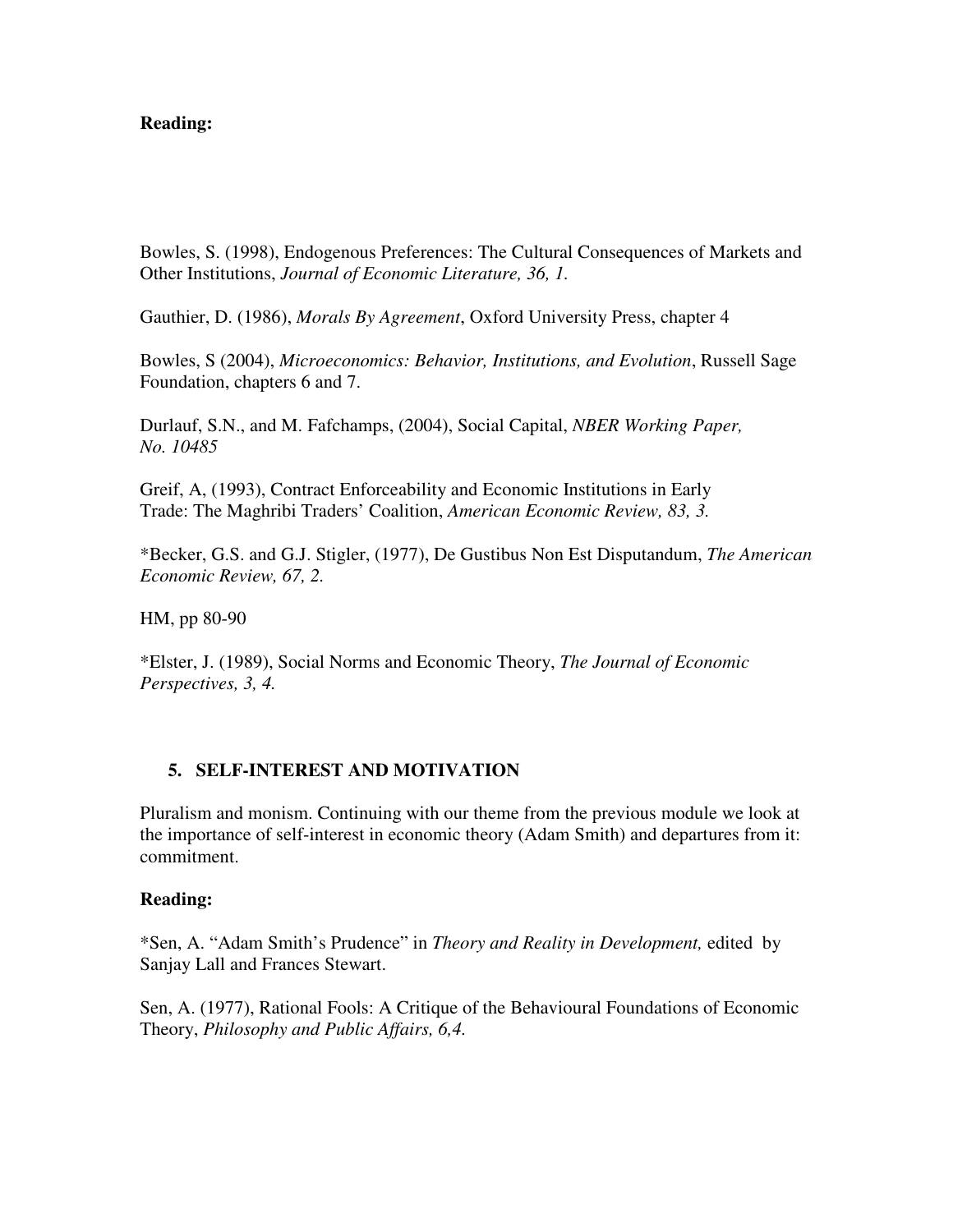\*Hirschman, Albert, (1984), Against Parsimony: Three Easy Ways of Complicating Some Categories of Economic Discourse, *Bulletin of the American Academy of Arts and Sciences, 37, 8.* 

Griswold, C.L., (1999), "Sympathy and Selfishness, Imagination and Self" in *Adam Smith and the Virtues of Enlightenment,* Cambridge University Press.

Gerschlager, C (2008), Foolishness and Identity: Amartya Sen and Adam Smith, *Working Paper, No. 08-03 RS,* Vienna University of Economics and Business Administration.

\*Hirschman, Albert, (1997), *The Passions and the Interests: Political Arguments for Capitalism Before Its Triumph,* Princeton University Press.

\* Manent, P., (1998), "The Economic System" in *The City of Man*, Princeton University Press.

### **6. MARKETS, MOTIVATION AND POLICY**

Does the introduction of market mechanisms lead to the crowding out of altruism? We look at the policy implications of markets having an effect on ethical behaviour.

#### **Reading:**

Le Grand, J., (2003), *Motivation, Agency, and Public Policy*, Oxford University Press, Chapters: 3 and 4.

Le Grand, J (2001), The Provision of Health Care: Is the Public Sector Ethically Superior to the Private Sector?, *LSE Health and Social Care Discussion Paper no. 1.* 

Wright, K., (2002), Generosity versus altruism: Philanthropy and charity in the U.S. and U.K., *Civil Society Working Paper 17.* 

\*Bowles, S, (2007), Social Preferences and Public Economics: Are good laws a substitute for good citizens?, Santa Fe Institute

Shleifer, A, (2004), Does Competition Destroy Ethical Behaviour?, American Economic Association Papers and Proceedings, 94, 2

Titmuss, R., (1972), The Gift Relationship: From Human Blood to Social Policy, Vintage Books, pp.70-75, 195-201, and 209-217

\*Douglas, M., (2002), *The Gift*, Routeledge. Introduction.

\*Etzioni, A., (1988), *The Moral Dimension*, The Free Press, Chapter 4.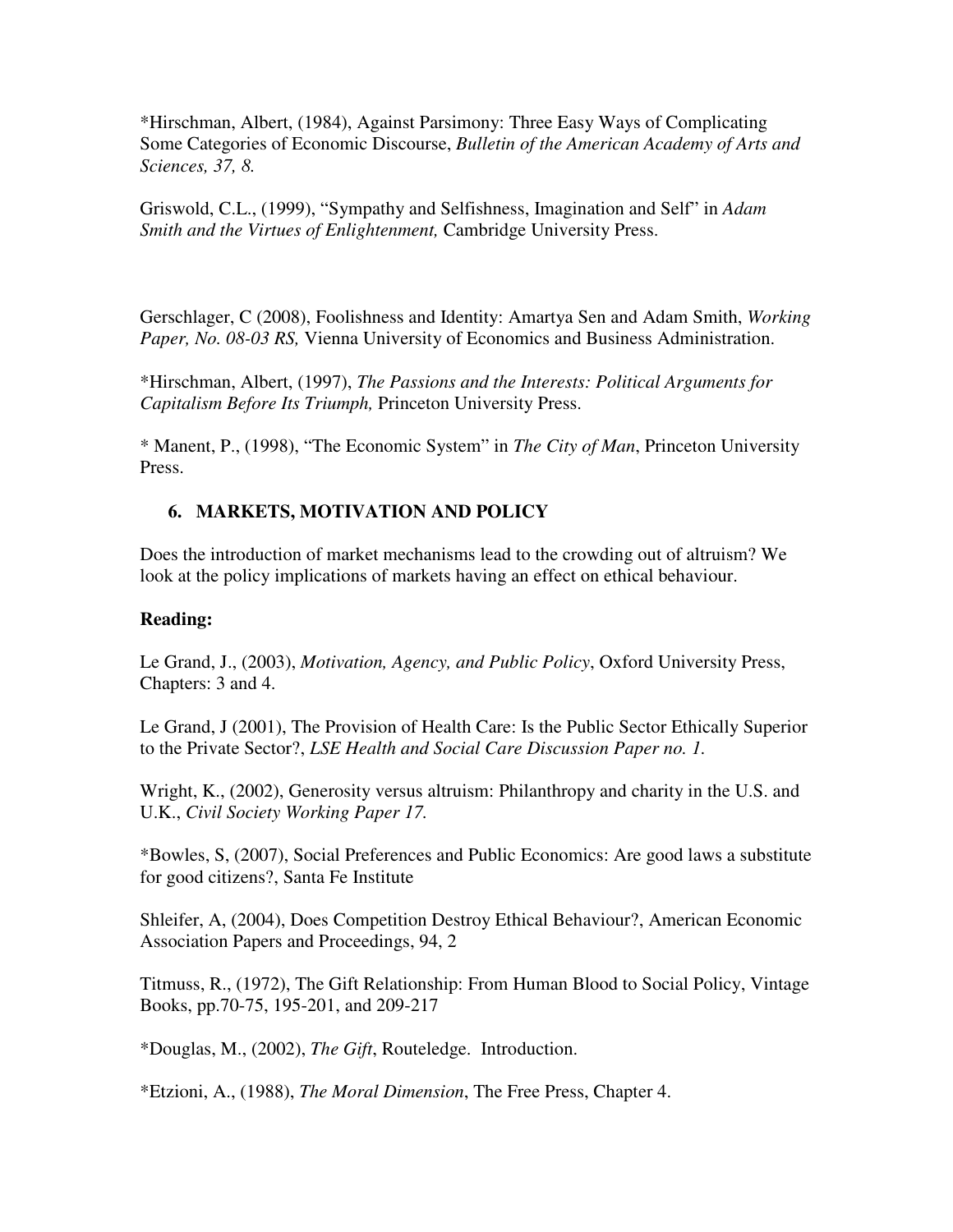Frey, B., and R. Jegen., (2001), Motivation Crowding Theory, *Journal of Economic Surveys, 15, 5* 

\*Besley, T. and M. Ghatak, (2004), Competition and Incentives with Motivated Agents

### **7. WELFARE AND CONSEQUENCES**

We look at utilitarianism and consequentialism, efficiency and cost-benefit analysis as well as their critiques.

#### **Reading:**

HM, chapters 7, 8 and 9.

Nussbaum, M., (2000), The Costs of Tragedy: Some Moral Limits to Cost-Benefit Analysis, *The Journal of Legal Studies, 29, 2* 

Nussbaum, M., (1985), Aeschylus and Practical Conflict, *Ethics, 95, 2.* 

Williams, B. and A. Sen., (1999), *Utilitarianism and Beyond*, Cambridge University Press, Introduction.

\*Williams, B., (1993), "Utilitarianism" in *Morality: An Introduction to Ethics*, Cambridge University Press.

Layard, R., (2002), Happiness: Has Social Science A Clue?, *Lionel Robbins Memorial Lectures* 

\* Sen, A. (1979)., Personal Utilities and Public Judgments: Or what's Wrong With Welfare Economics?, *The Economic Journal, 89*.

#### **8. MORAL THEORIES: Liberty and Rights**

In assessing economic outcomes, institutions, processes, should economics be concerned about other moral notions? Here we discuss ideas of liberty and rights.

#### **Reading:**

HM, chapter 10.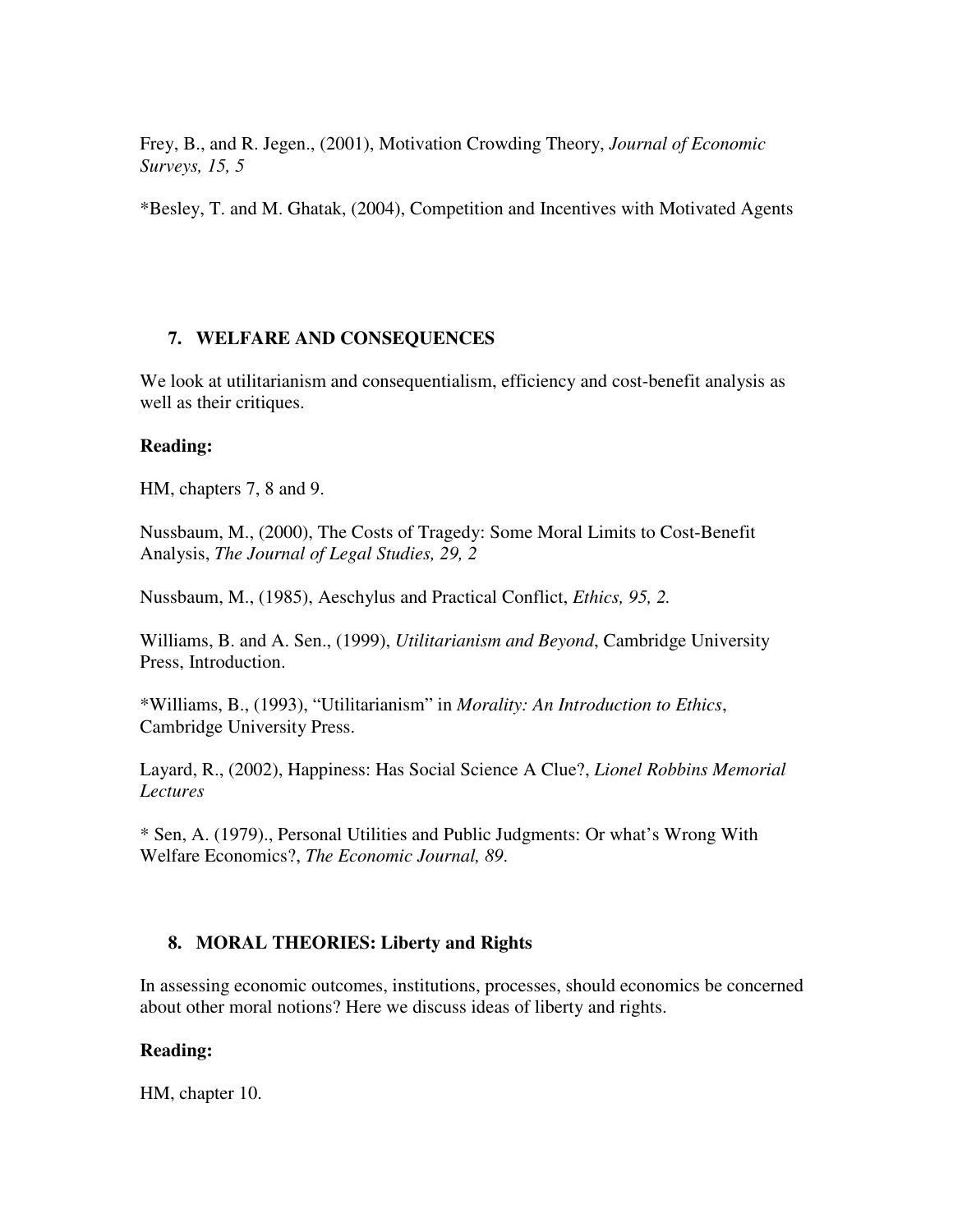Sen, A., (2004), Elements of a Theory of Human Rights, *Philosophy and Public Affairs, 32, 4* 

\*Barr, N., (1998), "Social Justice and the State" in *The Economics of the Welfare State*, Third Edition, Oxford University Press.

# **9. EQUALITY, EQUITY AND FAIRNESS**

Is equality important as a moral ideal and what is the appropriate evaluative space when thinking about equality? What is the relation between equality, priority and justice? Is equality the same thing as equity, fairness?

### **Reading:**

HM, chapter 11.

Frankfurt, H., (1987), Equality as a Moral Ideal, *Ethics, 98*

\*Putterman, L. and J.E. Roemer., (1998), Does Egalitarianism Have a Future?, *Journal of Economic Literature, 36, 2* 

Sen, A. (2007), *Inequality Reexamined,* Harvard University Press, Preface and Introduction, pp. 1-30.

Walzer, M., (1983), *Spheres of Justice: A Defense of Pluralism and Equality,*  BasicBooks, Chapter 1.

Hooker, B., (2005), Fairness, *Ethical Theory and Moral Practice, 8.*

Le Grand, J., (1991), *Equity and Choice*, Harper Collins, chapters 1-5.

\*Cuyler, A.J. and A. Wagastaff, (1992), Needs, Equity, and Equality in Health and Health Care, *Centre for Health Economics*, University of York.

Wiggins, D. (1985), "The Claims of Needs" in *Morality and Objectivity,* Routledge, edited by Ted Honderich

\*Hont, I. and M. Ignatieff., (1986) "Needs and Justice in the Wealth of Nations", in *Wealth and Virtue: The Shaping of Political Economy in the Scottish Enlightenment*, Cambridge University Press.

Prafit, D. (1997), Equality and Priority, *Ratio X*